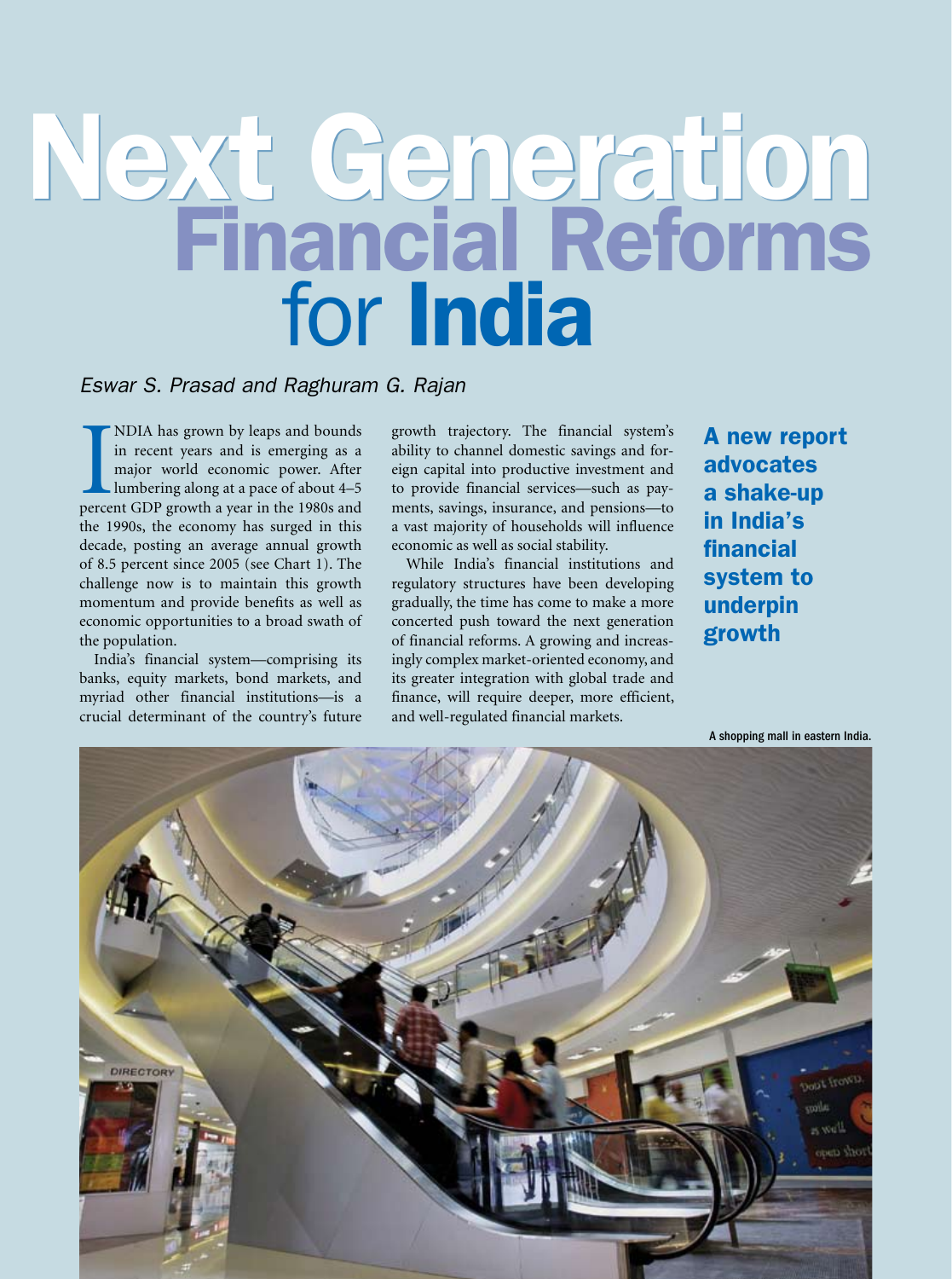These considerations prompted the Indian government to institute a high-level committee—composed of a select group of financial sector practitioners, businesspeople, academics, and policymakers—to map out a blueprint for financial reforms. After more than six months of intensive work, the committee recently delivered its draft report to the government (available at *http://planningcommission.nic.in/reports/ genrep/report\_fr.htm*). In this article, we summarize the key findings of the report and examine its recommendations.

### Three main conclusions

Numerous other government committees over the years have rametodic care: government committees over the years have looked into specific aspects of India's financial reforms, but this is the first committee mandated to "outline a comprehenre i

### Chart 1

### Nice combination

Until recently, India has seen strong growth coupled with moderate inflation during the current decade, although now prices are climbing rapidly again.





### Chart 2

### Equity boom

The rapid expansion of India's stock markets has helped fuel corporate growth, but debt markets remain small. (percent)



Sources: CEIC; and authors' calculations.

Note: Only publicly traded government debt is included in this chart (breakdown not available before 2003–04). Corporate debt barely shows up on this scale, so we do not include it here. India reports its macroeconomic data on a financial year rather than calendar year basis.

sive agenda for the evolution of the financial sector." Indeed, the report argues that there are deep linkages among different reforms, including broader reforms to monetary and fiscal policies, and recognizing these linkages is essential to achieve real progress.

The report has three main conclusions. First, India's financial system is not providing adequate services to the majority of domestic retail customers, small and medium-sized enterprises, or large corporations. Government ownership of 70 percent of the banking system and hindrances to the development of corporate debt and derivatives markets have stunted financial development. This will inevitably become a barrier to high growth.

Second, the financial sector—if properly regulated but unleashed from government strictures that have stifled the development of certain markets and kept others from becoming competitive and efficient—has the potential to generate millions of much-needed jobs and, more important, have an enormous multiplier effect on economic growth.

Third, in these uncertain times, financial stability is more important than ever to keep growth from being derailed by shocks hitting the system, especially from abroad. Although the Indian economy dodged the Asian crisis and the recent subprime crisis, a lot remains to be done to secure the stability and durability of the financial system.-

### Where things stand

The report finds that the Indian financial system has made significant strides in recent years. India's stock exchanges, in particular, have developed well and become a vital source of funding for enterprises and an alternative savings instrument for households. Stock market capitalization has risen significantly—aided by financial inflows from abroad—and the technical infrastructure of equity trading is state of the art (see Chart 2).

The Indian government has taken a number of steps to improve the banking system. Banking reforms, which started nearly two decades ago, have increased the efficiency of the banking system, and the ratio of nonperforming loans to deposits is about 1 percent—a remarkably low level. Many of the public sector banks have become quite profitable and well capitalized, and they coexist with a vibrant private banking system.

However, in terms of overall financial depth—the size of the financial system relative to the economy—India does not compare favorably with other countries or even most other emerging markets at a similar stage of development. Despite the apparent strength of the banking system, the ratio of private sector credit to GDP is still low by international standards (see Chart 3). Some of the restrictions on the banking system, and the incentives for banks to hold government bonds rather than make loans, have stifled lending. Consequently, the average ratio of loans to deposits in the Indian banking system is much lower than in most other countries.

The government bond market appears large—public debt amounts to about 70 percent of GDP—but much of the stock of government bonds is held by banks, a requirement pre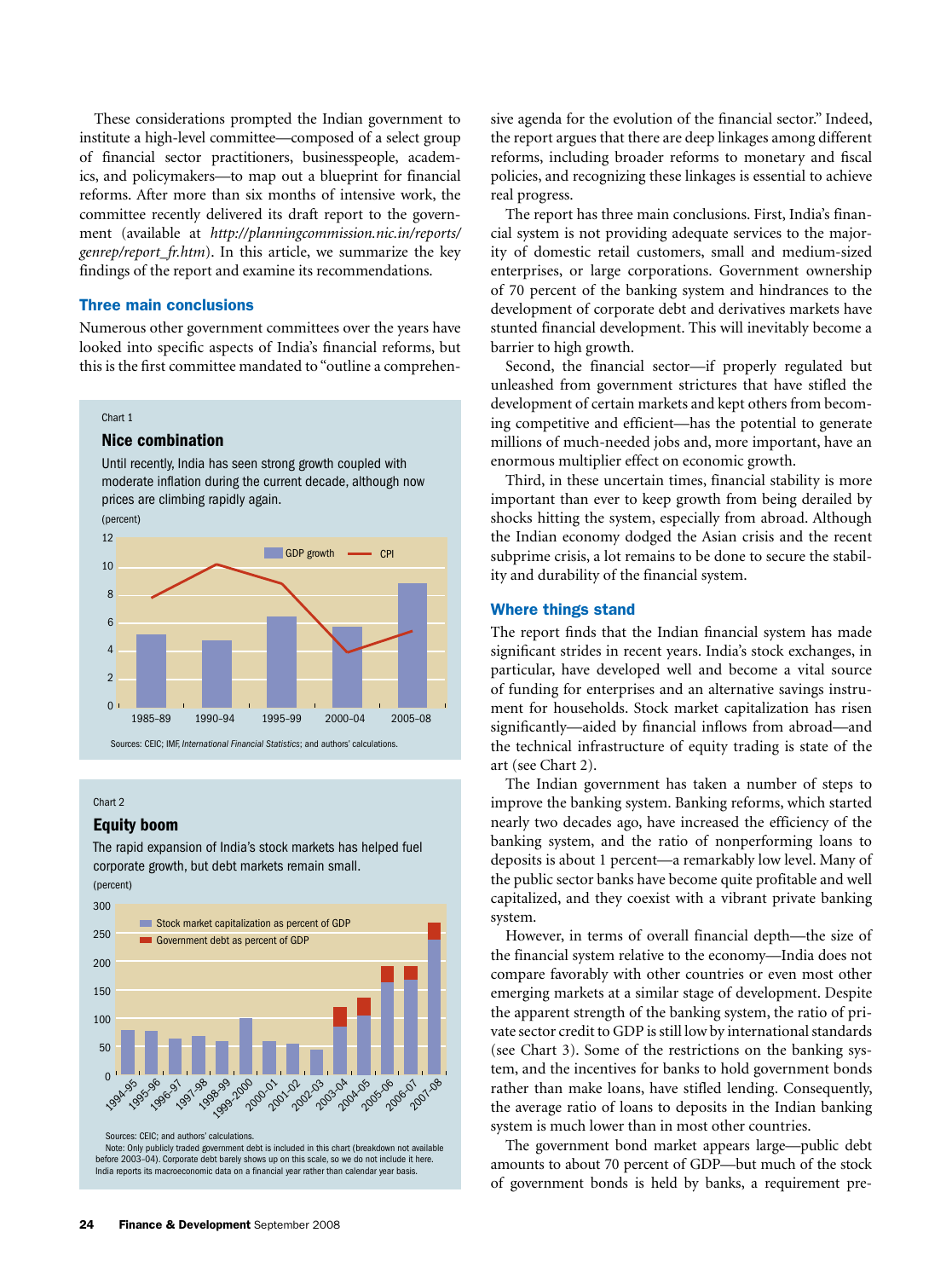scribed by the "statutory liquidity ratio," and is not traded. The corporate bond market remains woefully underdeveloped, with the total capitalization amounting to less than 10 percent of GDP. Regulatory restrictions have also kept certain derivatives markets, especially for currency derivatives, from developing.-

The absence of these markets is being felt sorely as India's capital account has become more open over time, potentially leading to greater short-term currency volatility. India is seen as an attractive destination for foreign capital, which has meant large inflows in recent years through various channels, especially portfolio equity investment by foreign investors (see Chart 4). The financial system faces ever-greater challenges in intermediating the rising amounts of foreign as well as domestic capital in an efficient way to the most productive investments. At the same time, it will be important not to let the capacity and expertise to regulate financial markets fall too far behind innovations in these markets.

Clearly, there are big challenges to achieving further financial reforms. Let us start with the big picture.

### Fine-tuning macroeconomic policies

Why do macroeconomic policies matter for financial reforms? The links between macroeconomic management and financial development are deep and run in both directions. Disciplined and predictable monetary, fiscal, and debt management policies create a foundation for financial sector re-

### Chart 3

### Under potential



. . . but financial depth remains low by international standards. (private sector credit to GDP, percent, 2006)



forms. In turn, a well-functioning financial system is essential for the effective transmission of macroeconomic policies.

Whatever their faults might be, India's macroeconomic policies have delivered high growth and, until recently, stable inflation. Why fix what ain't broke? Because, in the memorable words of Bob Dylan, the times they are a-changin'.

Cross-border capital flows—both inward and outward have ramped up and are likely to remain large and volatile, creating huge complications for monetary policy as these flows affect the domestic money supply, the exchange rate, and so on. Reimposing capital controls is not a good option; even existing controls are losing their potency as agile investors invariably find ways to evade them. The only viable alternative is to have predictable and consistent policies that at least do not create volatility themselves and that give policymakers the flexibility to respond rapidly to shocks.

What are the options for monetary policy, especially now that the demands on it are growing as the economy becomes more open and exposed to a wider array of domestic and external shocks? The Reserve Bank of India (RBI), India's central bank, has done a good job of managing the multiple mandates foisted upon it—keeping inflation under reasonable control, managing some of the pressures on the exchange rate, and coping with capital inflows—all against the background of strong growth. But there is a risk that this highwire act has reached its limits. The recent volatility in the rupee has revived calls for the RBI to more actively manage the exchange rate, which is becoming increasingly difficult as the capital account becomes more open. Sustained intervention in the foreign exchange market can also create unrealistic expectations about the RBI's ability to manage multiple objectives with one instrument.-

Focusing on a single objective—low and stable inflation-is ultimately the best way that monetary policy can promote macroeconomic and financial stability. This does not mean sacrificing or ignoring growth. Indeed, well- $\ddot{\cdot}$ 

### Chart 4

### Pouring in

### India is attracting large amounts of portfolio investment from abroad.

(billion dollars)

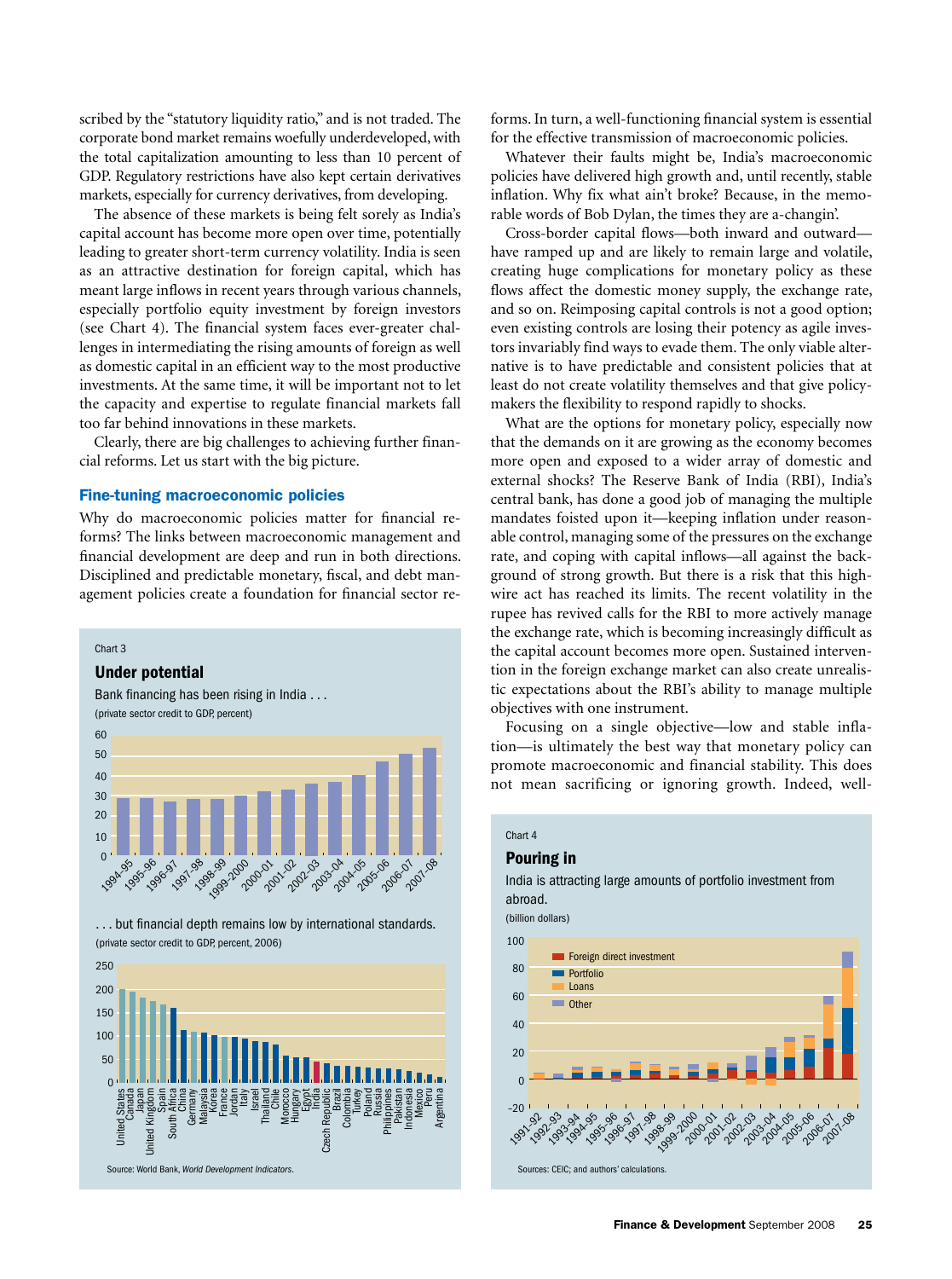anchored inflationary expectations may well be the best tonic that monetary policy can provide for growth. Contrary to what some commentators seem to believe, there is no long-run trade-off between growth and inflation, and for

monetary policy to try and engineer a short-run trade-off can be dangerous. In short, the inflation objective would in fact make monetary policy more effective and strengthen the RBI's hands rather than pinning them down.

India's fiscal policy also needs a makeover. There has been encouraging progress in reducing the budget deficit, but this may just be a cyclical improvement as a result of a strong economy. Recent events, such as the government's waiver of certain farm loans and the growing oil subsidies, raise serious concerns that fiscal rectitude may fall prey to the election

cycle. Large deficits raise the specter of future inflation, and they could also suck up funds that would otherwise be available for private investment.

The size of government budget deficits matters for financial reforms also because the deficit is partially financed by getting banks to buy government bonds. Durable reductions in the fiscal deficit and public sector borrowing requirement are therefore crucial to reduce the constraints on monetary policy (as prospects of large deficits make it harder to manage inflationary expectations) and allow financial sector reforms, especially banking reforms, to proceed.-

### Promoting financial inclusion

A robust financial system is not much good if most people don't have access to it. Financial inclusion—which means providing not just credit but also other financial services such as savings and insurance products—is a key priority, especially in rural India. Nearly three-quarters of farm households have no access to formal sources of credit and lack instruments to insure against adverse events such as low crop yields due to bad weather. But this problem is not limited to rural areas. The lack of access to formal banking services affects more than one-third of poor households, leaving them vulnerable to informal intermediaries such as moneylenders, and makes the distribution of public transfers less efficient. And the lack of financing and insurance stifles entrepreneurial activities.-

Mandated requirements of a certain quantum of lending to government-favored "priority" sectors and interest rate ceilings for small loans, especially to the agricultural sector, may be well intentioned but have ended up restricting rather than improving broad access to institutional finance. Banks have no incentive to expand lending if the price of small loans is fixed by fiat. Partly as a consequence, nearly half of the loans taken by those in the bottom quarter of the income distribution are from informal lenders at an interest rate of more

than 36 percent a year, well above the mandated lending rate for banks, which is less than half that rate.

According to the report, the solution is not more intervention but more competition between formal and informal

financial institutions and fewer strictures on the former. For instance, freeing up interest rates and then setting up incentives for banks to make loans to priority sectors such as agriculture (rather than just mandating this by fiat) could lead to more credit flowing to these sectors and in a more efficient way. Allowing more banks, especially smaller, well-capitalized and well-governed private banks, to operate and deliver retail services could also improve access to finance—making it more flexible and more attuned to local needs.

### A level playing field

Given the size of the Indian banking system and its predominant role in the financial system, banking reforms are a cornerstone of the overall reform program. The Indian banking system has been characterized by an implicit "grand bargain," whereby banks get access to low-cost deposits in return for fulfilling certain social obligations, such as lending to priority sectors and funding the government by buying government bonds. This is becoming an unviable framework as the privileges of banks, including state-owned banks, erode and constraints on them such as priority sector lending, which are often motivated by political rather than economic considerations, increase.

Maintaining public ownership of a large portion of the banking system is not conducive to efficiency. A one-shot privatization is not realistic or even desirable, but there is a lot that can be done even now to facilitate the transition to a more efficient banking system. One step would be to create stronger and more independent boards, perhaps with a private investor owning a large strategic stake, that could manage the large state-owned banks better and with less government interference. Another would be to allow bank mergers, especially to enable smaller and less efficient banks to be taken over. Other steps, such as freeing up banks to set up branches and ATMs with less onerous licensing restrictions, could foster more growth, entry, and competition in the banking system.-

### Keeping regulation in step with innovation

The U.S. subprime problem has highlighted the need for good regulation even in the most sophisticated financial markets. Effective regulation is still more important in a nascent but fast-growing financial system. The government has an essential role: making the rules of the game clear and flexible enough to cope with financial innovation without stifling it.

"The U.S. subprime problem has highlighted the need for good regulation even in the most sophisticated financial markets. Effective regulation is still more important in a nascent but fast-growing financial system."